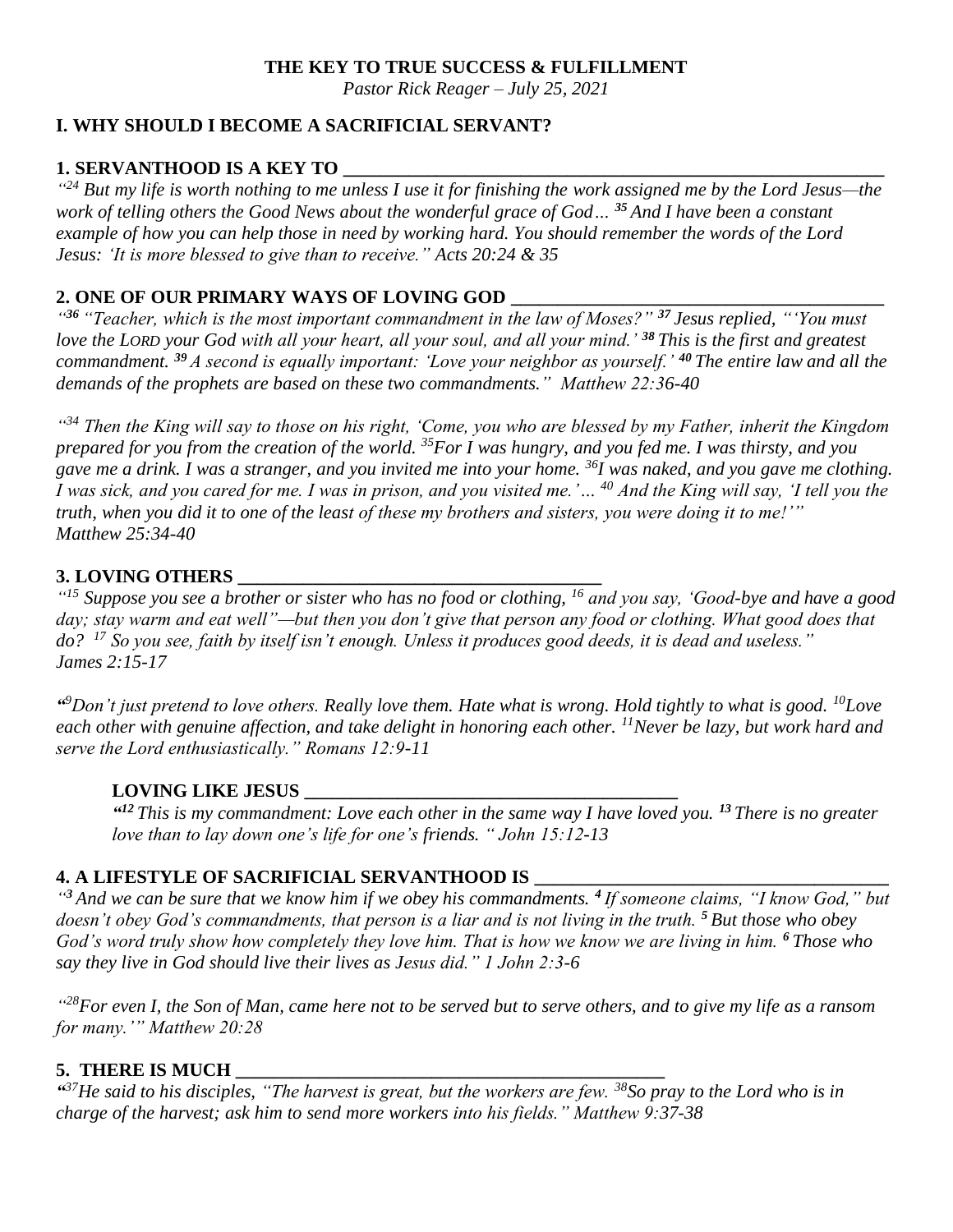**6. THE \_\_\_\_\_\_\_\_\_\_\_\_\_\_\_\_\_\_\_\_\_\_\_\_\_\_\_\_\_\_\_\_\_\_\_\_\_\_\_\_\_\_\_\_\_\_\_\_\_\_\_\_ REQUIRES IT**

*" <sup>7</sup>A spiritual gift is given to each of us so we can help each other… <sup>27</sup> All of you together are Christ's body, and each of you is a part of it." 1 Corinthians 12:7 & 27*

*" <sup>16</sup> He makes the whole body fit together perfectly. As each part does its own special work, it helps the other parts grow, so that the whole body is healthy and growing and full of love." Ephesians 4:16*

### **WHEN ALL PARTS OF THE BODY ARE NOT DOING THEIR JOB: i. MINISTERS**

**ii. REGULAR ATTENDERS \_\_\_\_\_\_\_\_\_\_\_\_\_\_\_\_\_\_\_\_\_\_\_\_\_\_\_\_\_\_\_\_\_\_\_\_\_\_\_\_**

**iii. NEEDS \_\_\_\_\_\_\_\_\_\_\_\_\_\_\_\_\_\_\_\_\_\_\_\_\_\_\_\_\_\_**

**7. THE \_\_\_\_\_\_\_\_\_\_\_\_\_\_\_\_\_\_\_\_\_\_\_\_\_\_\_\_\_\_\_\_\_\_\_\_\_\_\_\_\_\_\_\_\_\_\_ REQUIRE IT**

*" <sup>13</sup> For "Everyone who calls on the name of the LORD will be saved." <sup>14</sup> But how can they call on him to save them unless they believe in him? And how can they believe in him if they have never heard about him? And how can they hear about him unless someone tells them? <sup>15</sup> And how will anyone go and tell them without being sent? That is why the Scriptures say, "How beautiful are the feet of messengers who bring good news!" Romans 10:13-15*

#### **II. HOW TO BECOME A SACRIFICIAL SERVANT 1. GIVE IN & SELL OUT TO THE ONE \_\_\_\_\_\_\_\_\_\_\_\_\_\_\_\_\_\_\_\_\_\_\_\_\_\_\_\_\_\_\_\_\_\_\_\_\_\_\_\_\_\_**

*" 9 If you confess with your mouth that Jesus is Lord and believe in your heart that God raised him from the dead, you will be saved. <sup>10</sup>For it is by believing in your heart that you are made right with God, and it is by confessing with your mouth that you are saved." Romans 10:9-10*

## 2. DEVELOP THE  $\&$  RESIST THE

*" <sup>5</sup> You must have the same attitude that Christ Jesus had. <sup>6</sup> Though he was God, he did not think of equality with God as something to cling to. <sup>7</sup> Instead, he gave up his divine privileges, he took the humble position of a slave and was born as a human being. When he appeared in human form,<sup>8</sup> he humbled himself in obedience to God and died a criminal's death on a cross." Philippians 2:5-11*

<sup>428</sup> For even I, the Son of Man, came here not to be served but to serve others, and to give my life as a ransom *for many." Matthew 20:28*

**Ask Not What Your Church Can Do For You, Ask What You Can Do For Your Church**

## **3. FIND AN ONGOING MINISTRY TO \_\_\_\_\_\_\_\_\_\_\_\_\_\_\_\_\_\_\_\_\_\_\_\_\_\_\_\_\_\_\_\_\_\_\_\_\_\_\_\_\_\_\_\_\_\_\_\_\_\_\_\_\_**

*"10 For we are God's masterpiece. He has created us anew in Christ Jesus, so that we can do the good things he planned for us long ago." Ephesians 2:10*

*" <sup>10</sup> God has given each of you a gift from his great variety of spiritual gifts. Use them well to serve one another." 1 Peter4:10*

*" 5 If you need wisdom--if you want to know what God wants you to do--ask him, and he will gladly tell you. He will not resent your asking." James 1:5*